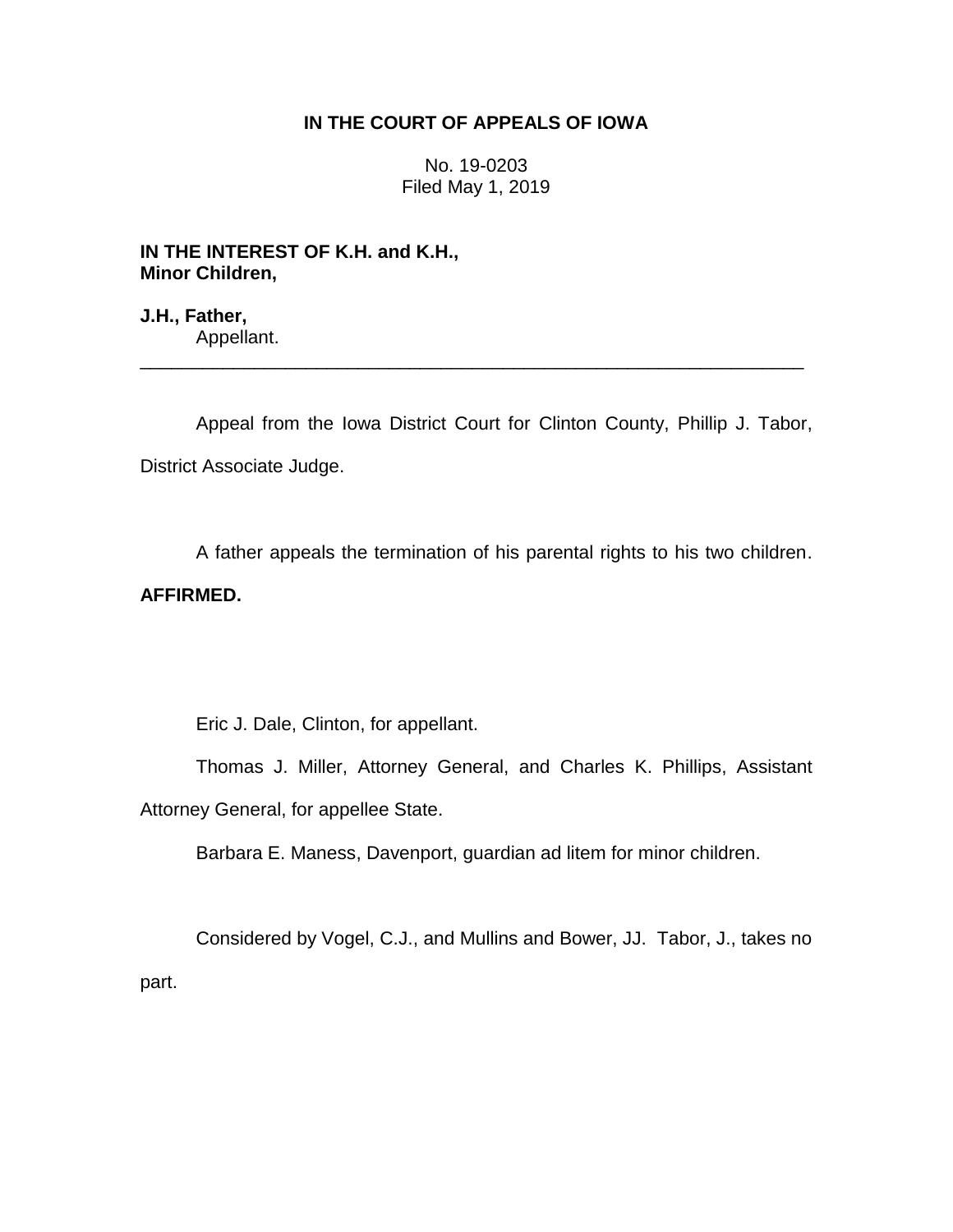**MULLINS, Judge.**

 $\overline{a}$ 

A father appeals the termination of his parental rights to his two children.<sup>1</sup> On appeal, the father only argues the Iowa Department of Human Services (DHS) failed to make reasonable efforts toward reunification. Although the father's argument is somewhat unclear, he appears to assert reasonable efforts were not made because DHS failed to timely investigate relative placement with the paternal grandmother. He also seems to assert he should have been offered additional services. Our review is de novo. *See In re L.T.*, 924 N.W.2d 521, 526 (Iowa 2019).

The children were removed from the parents' care in November 2017. They were adjudicated children in need of assistance in December. Although the father states he "requested guardianship for his children with the paternal grandmother at the time of adjudication," the record on appeal does not disclose such a request was made.<sup>2</sup> Nor does the record disclose that the father requested DHS explore relative placement at the January 2018 dispositional hearing or the May review hearing. In August, the State petitioned for termination, and a termination hearing was ultimately held in January 2019. The father did not appear at the hearing, and his counsel took "no position" at the hearing and did not contest the reasonableness of DHS's efforts. It is true that the evidence presented at the termination hearing revealed that relative notifications were not sent out until around July 2018 and a home study as to the grandmother pursuant to the

2

 $<sup>1</sup>$  The juvenile court also terminated the parental rights of the children's mother. She does</sup> not appeal.

 $2$  The only transcript contained in the record on appeal is for the termination hearing. The only sources from which we can discern the details of the remaining hearings are the juvenile court orders following those hearings.